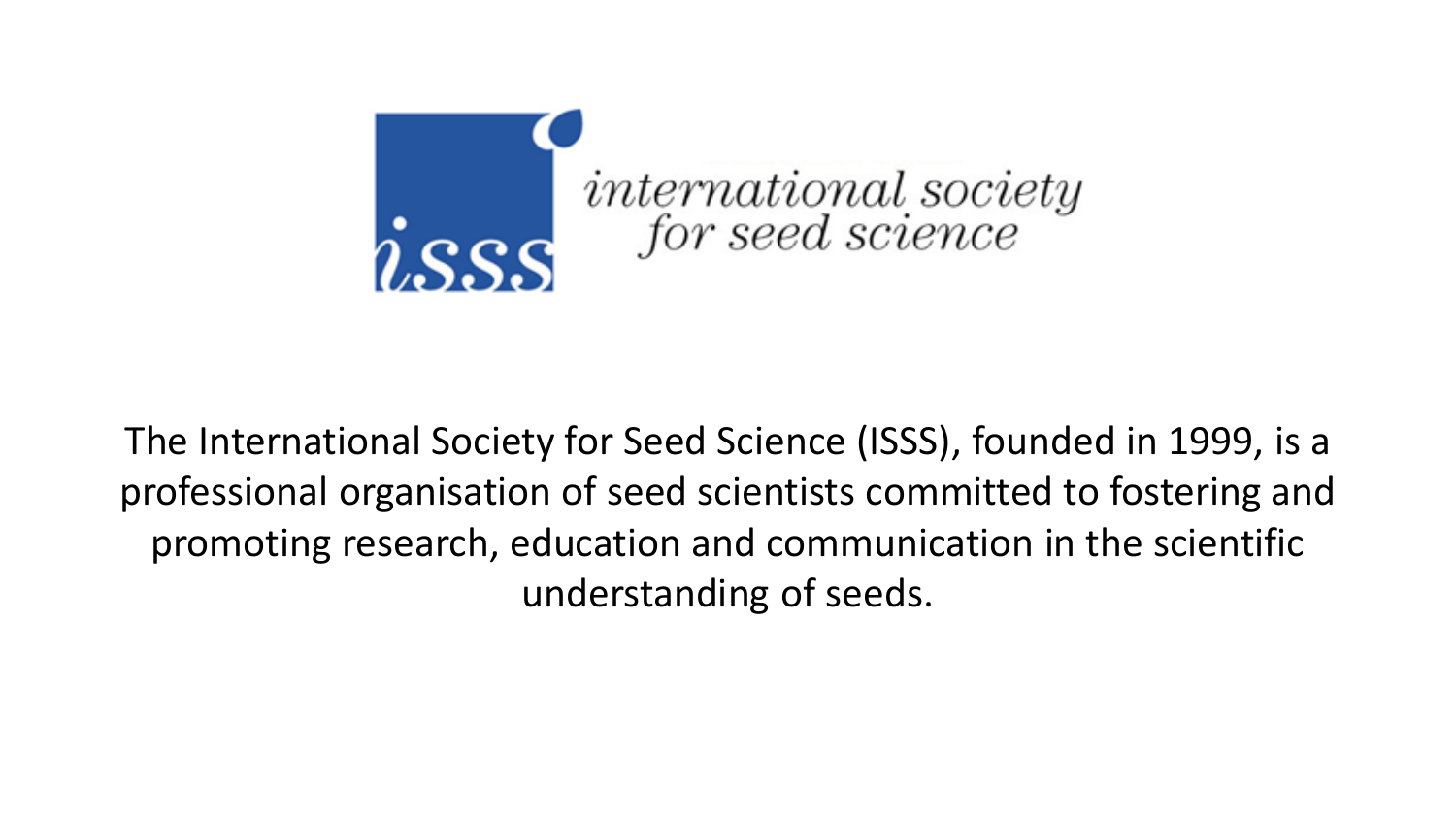

Co-ordination and organisation of conferences, workshops and more specialised meetings related to seed science.

Some past events:

- 2019 Seed Ecology VI Regensburg, Germany
- 2019 6th Workshop on Molecular Aspects of Seed Dormancy and Germination, Volendam, The Netherlands
- 2018 2nd Seed Longevity Workshop, Fort Collins, USA
- 2017 12th Triennial Conference of ISSS, Monterey, USA

Providing financial support for young researchers

to attend ISSS meetings in the form of Travel Grants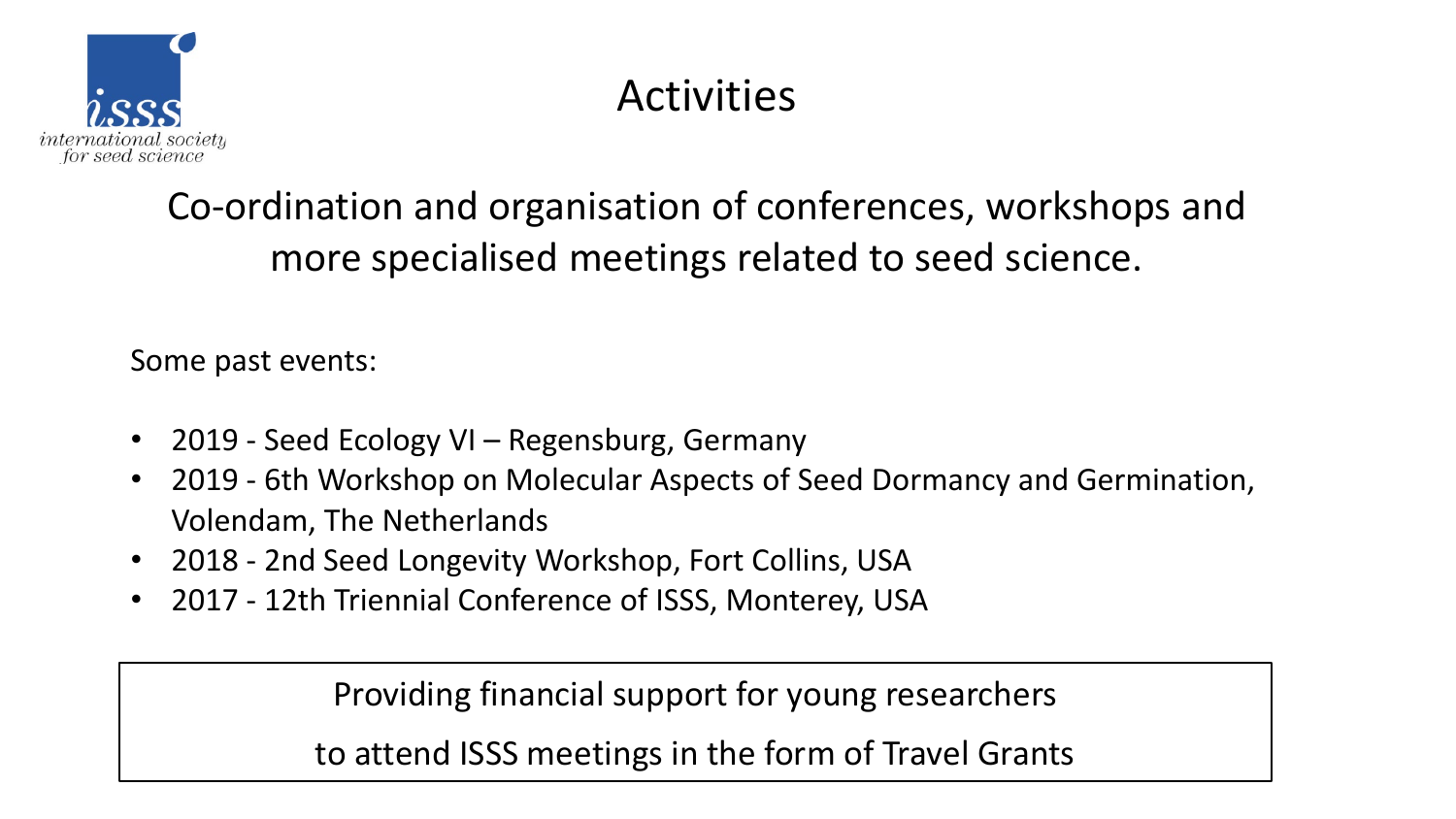



Organisation of webinars, also in association with ISTA, on topics with both a fundamental and an applied side. First one today!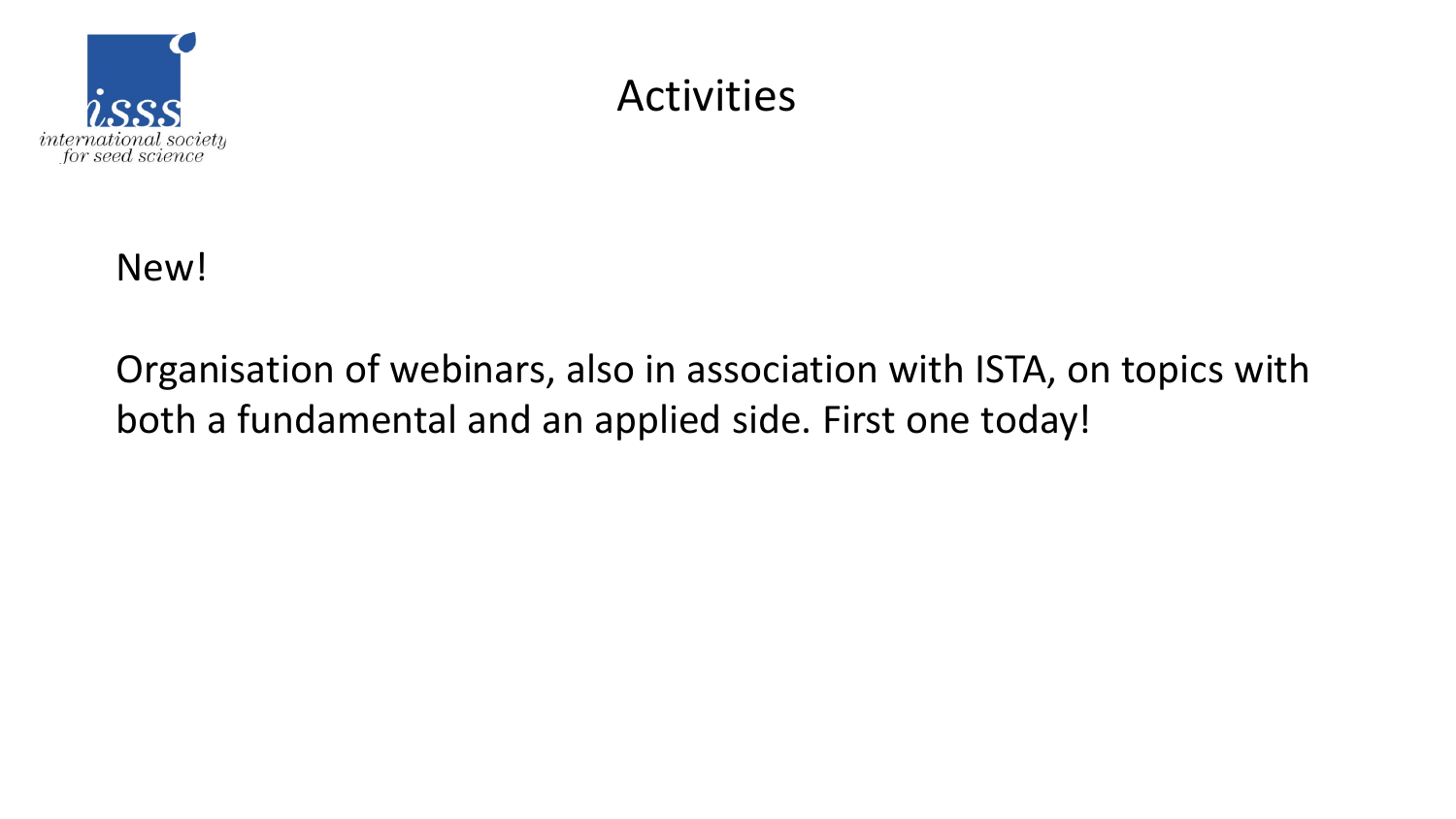

## Publication of scientific research on seed biology in *Seed Science Research* the official journal of the ISSS

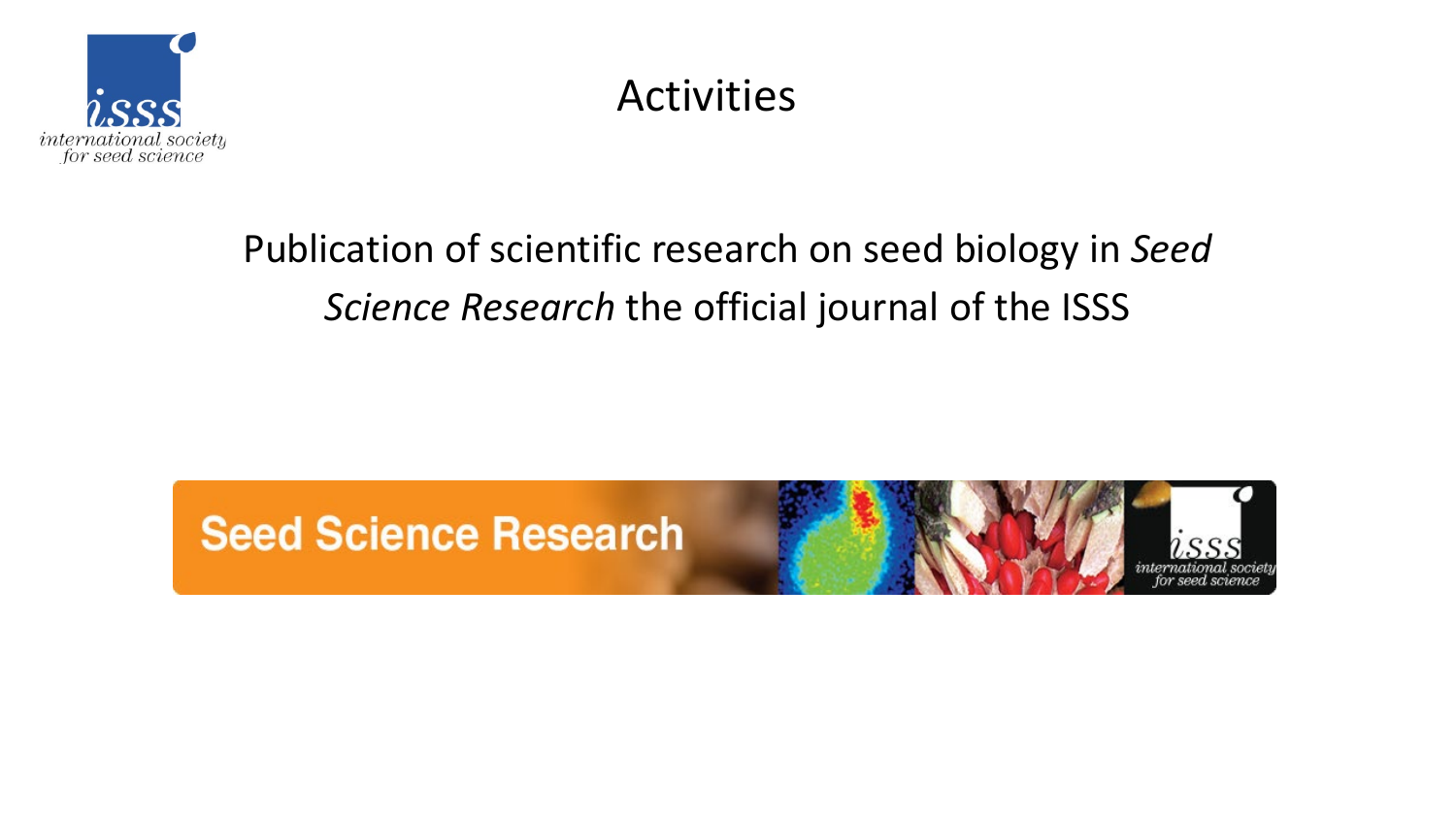

Sharing news and comments of interest to seed scientists and technologists,

Website: [www.seedscisoc.org](http://www.seedscisoc.org/)

News updates: to members via Email

E-mail: [l.colville@kew.org](mailto:l.colville@kew.org)

Social media: Twitter @IntlSeedSciSoc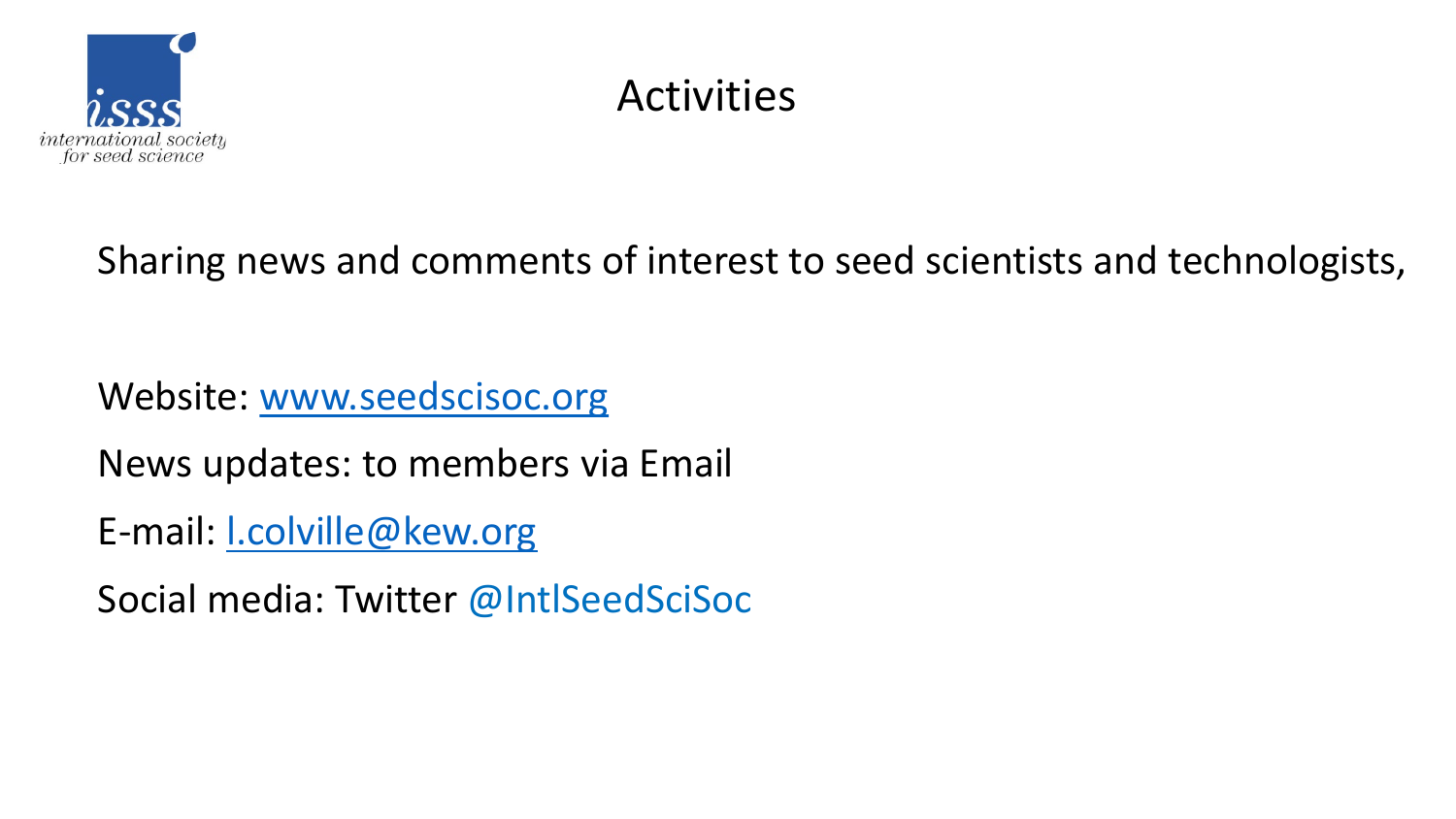

Support for educational activities in seed biology, including courses, websites, etc.

Establishment of prizes and honours for meritorious work in seed biology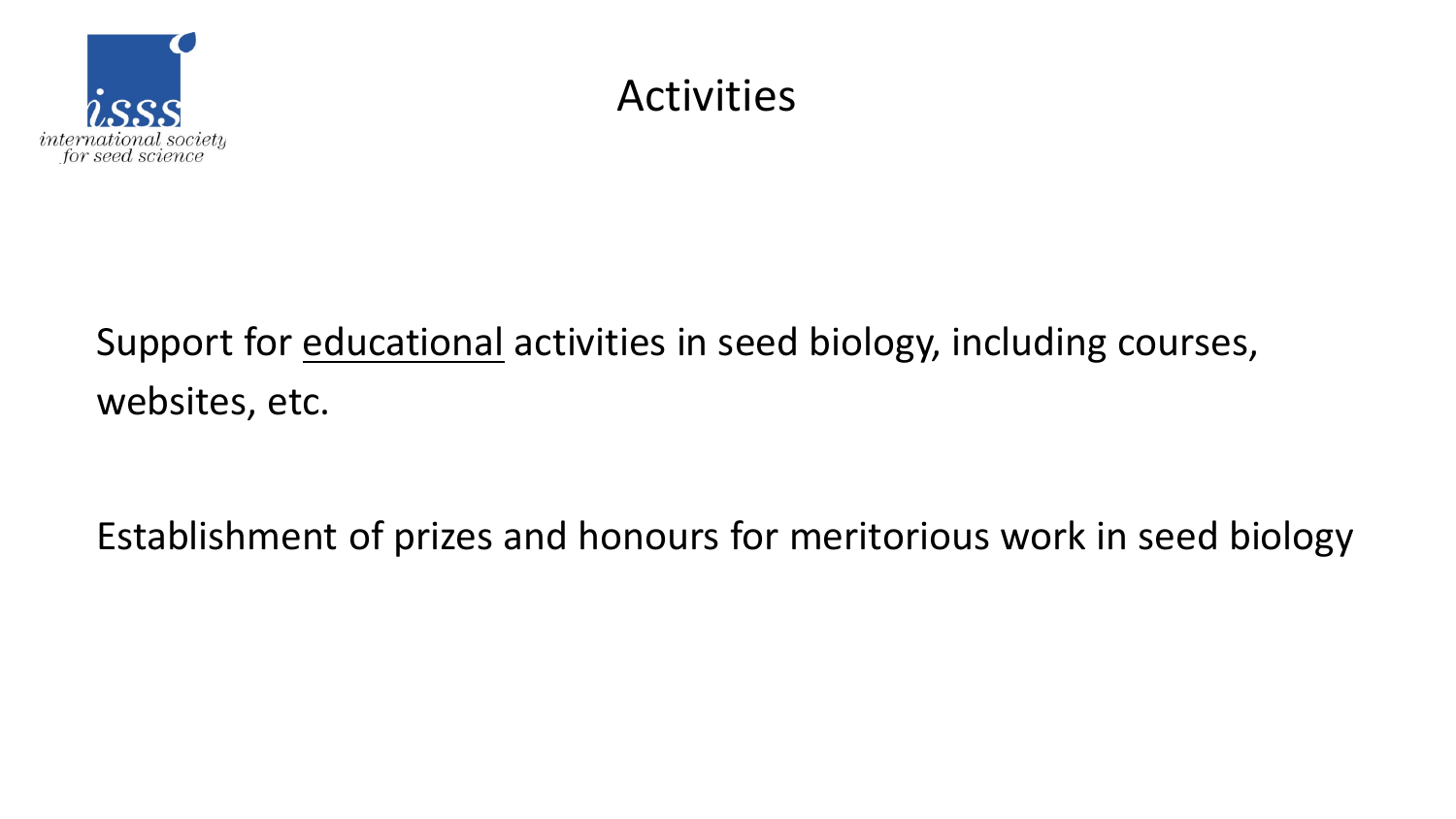

## **ISSS structure**

**Members**

### **Executive Committee**

**President President-Elect Secretary Treasurer**

**Representatives**

**Regional Representatives (10)**

**Organisational Representatives for ISTA and ISHS**

**Corporate Representatives**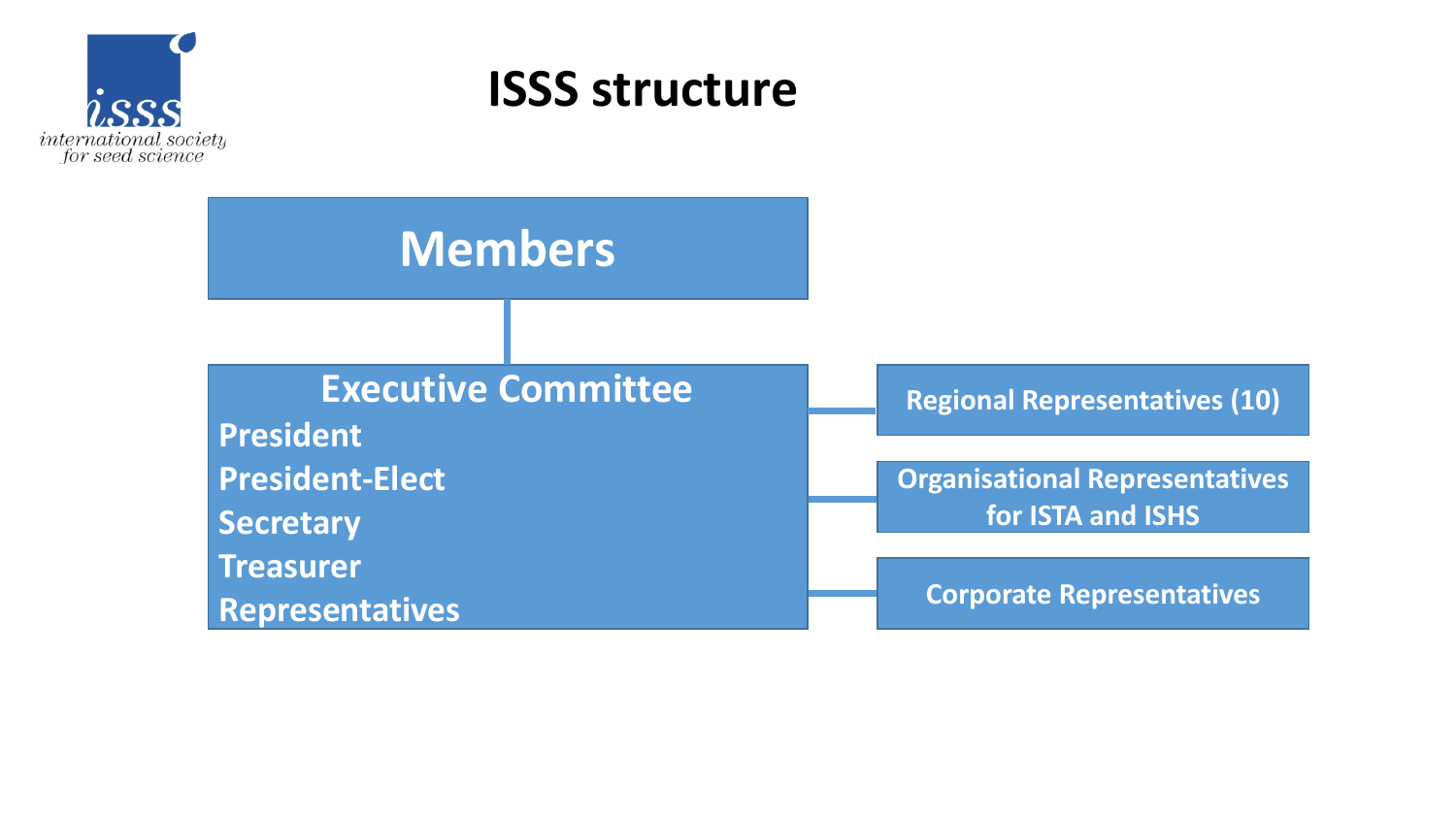

### **Officers and Executive Committee Members**



Henk Hilhorst, Netherlands President (2017-2020) email



Steve Penfield, UK Treasurer (2014-) email



Gerhard Leubner, UK Elected Trustee (2011-) email



Hugh Pritchard (UK) Appointed Trustee (2011-) email



Christopher West, UK Appointed Trustee (2014-) email



Laura Bowden (UK) Appointed Trustee (2018-)



Julia Buitink, France President-Elect (2017-2020) email



Louise Colville, UK Secretary (2019-) email



Roberto Benech-Arnold (Argentina) Appointed Trustee (2008-)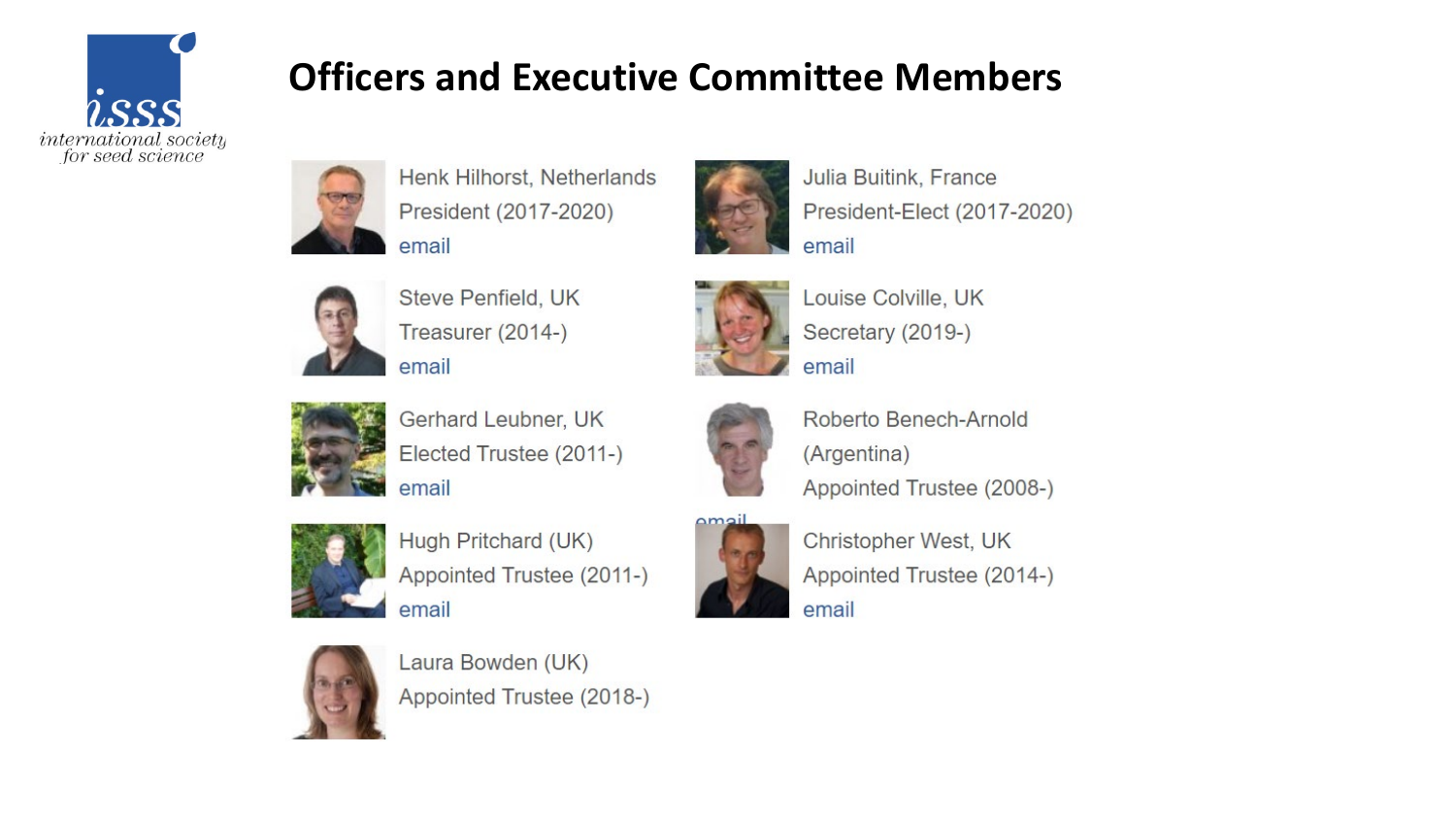## **Coming up soon!**

13th Triennial Conference of ISSS



## online

Registration::<https://www.kew.org/science/engage/get-involved/conferences/ISSS2020>

For questions or further information: [isss2021@kew.org.](mailto:isss2021@kew.org)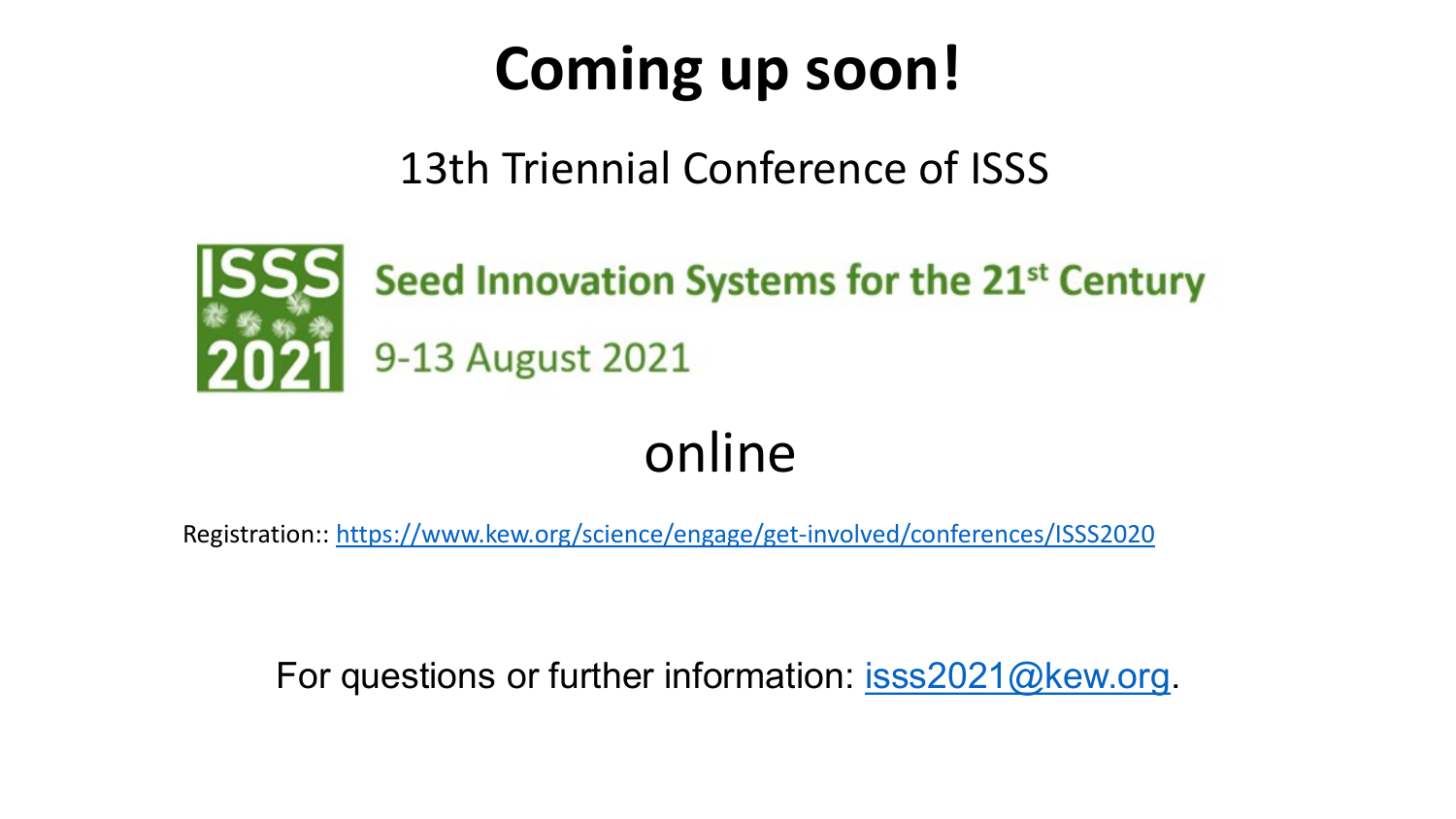#### **Invited speakers:**

#### **The J. Derek Bewley Career Lectures**

*Prof Richard H. Ellis, University of Reading, UK* Seeds-plants-crops-biodiversity-environment-people: illustrating understanding and ideas

*Prof Françoise Corbineau, Sorbonne-Université, France* Oxygen, a key signaling factor in the control of seed germination and dormancy

#### **The Alfred Mayer Plenary Lecture**

*Prof Gerhard Leubner, Royal Holloway University of London, UK* The germination of diaspores: origin, diversity and destiny of the seed habit

#### **The Michael Black Founders Lecture**

*Dr Guillaume Née, University of Münster, Germany* A watch DOG to prevent shut down of ABA responses during early seed imbibition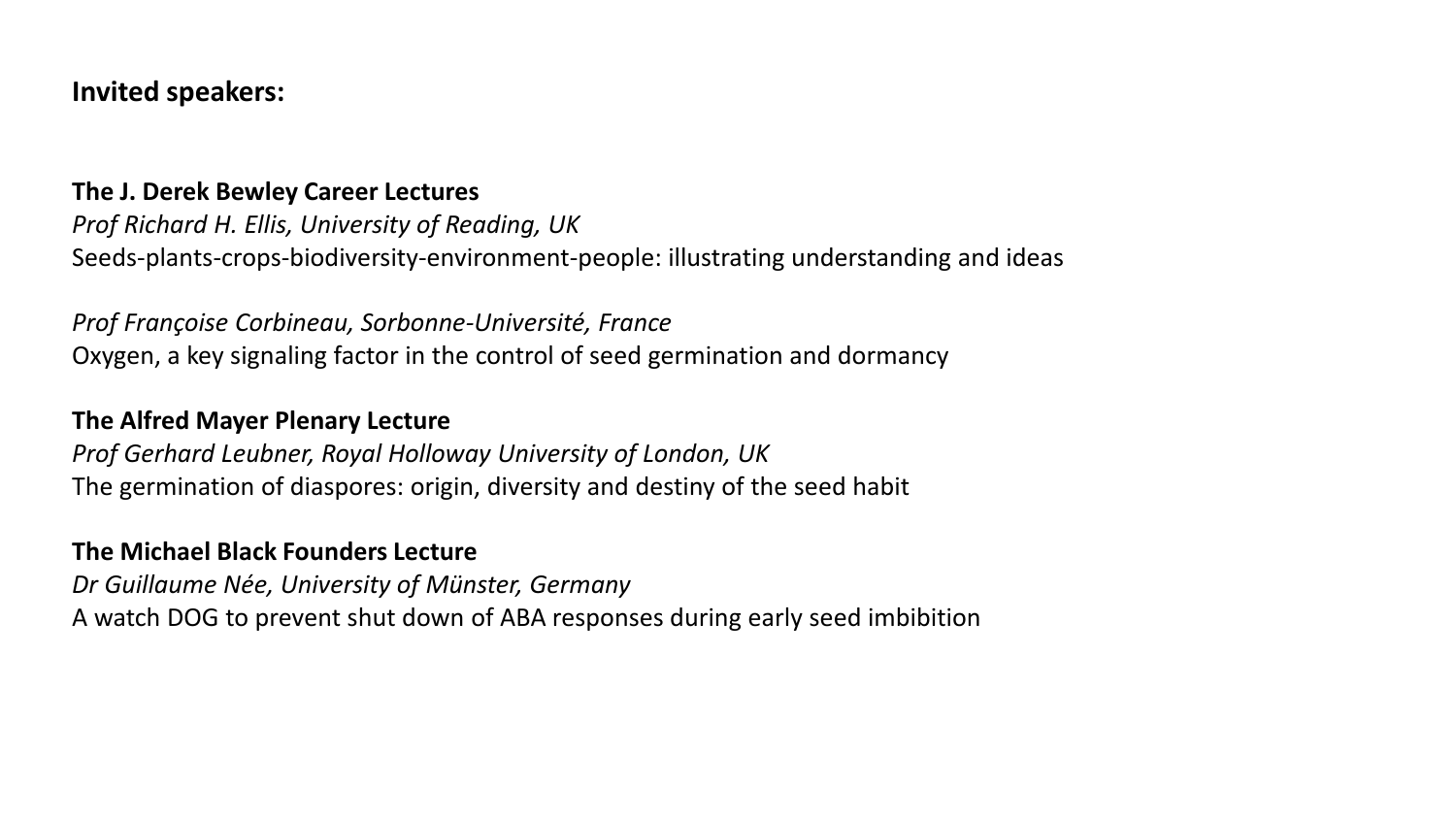#### **THEMES AND KEYNOTE SPEAKERS**

#### **Theme 1: Seed memory – how environment influences traits during development**

*Dr Gabriela Auge, University of Buenos Aires* Ghosts of the Past: Parental environmental history regulates seed traits

#### **Theme 2: Seed life span – the science of maximising survival**

*Dr Daniel Ballesteros, Royal Botanic Gardens, Kew* Dry and frozen architecture: from tissues and cells to the sub-molecular *Dr Eduardo Bueso, Universitat Politècnica de València-Consejo Superior de Investigaciones Científicas* The legacy of the mother, key for seed survival

#### **Theme 3: Seed innovation systems for the 21st century – the future of seed science (local to global)**

*Dr Chris Ojiewo, ICRISAT Dr Ji Zhou, NIAB*

#### **Theme 4: Seed form and function – the morphology of success**

*Dr Tina Steinbrecher, Royal Holloway, University of London* Functional morphology of seeds: a biomechanics view *Dr Filip Vandelook, Meise Botanic Garden* The ecological significance and evolutionary history of seed traits

#### **Theme 5: Seed germination and stress – environmental thresholds and species resilience**

*Dr Queila Garcia, Universidade Federal de Minas Gerais* Germination and dormancy in tropical species: a overview from campo rupestre *Dr Lydia Guja, Centre for Australian National Biodiversity Research*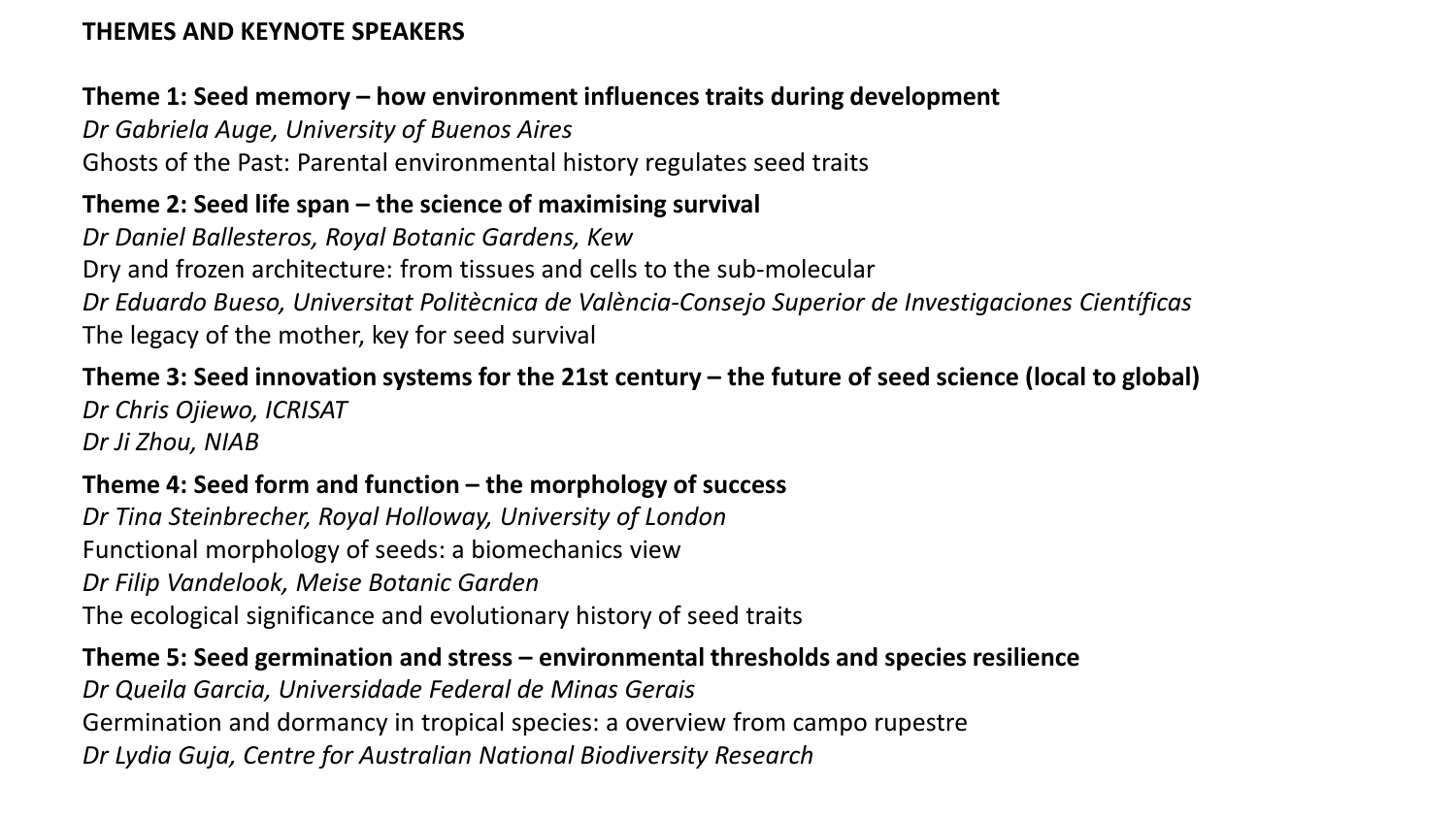

**\_\_\_\_\_\_\_\_\_\_\_\_\_\_\_\_\_\_\_\_\_\_\_\_\_\_\_\_\_\_\_\_\_\_\_\_\_\_\_\_\_\_\_\_\_\_\_\_\_\_\_\_\_\_\_\_\_\_\_\_\_\_\_\_\_\_\_\_\_\_\_\_\_\_\_\_\_\_\_\_\_\_**

#### Seed Science Research – Special Issue

#### Seed Innovation Systems for the 21st Century

**Editors:** Louise Colville<sup>1</sup>, Henk Hilhorst<sup>2</sup> and Hugh W. Pritchard<sup>1</sup>

1Royal Botanic Gardens, Kew, Wakehurst, Ardingly, West Sussex RH17 6TN, UK (l.colville@kew.org; h.pritchard@kew.org); 2Laboratory of Plant Physiology, Wageningen University and Research, Droevendaalsesteeg 1, 6708 PB, Wageningen, The Netherlands (henk.hilhorst@wur.nl)

**Content:** Will comprise invited papers from the 13<sup>th</sup> Triennial Meeting of the International Society for Seed Science **and** submitted papers.

**\_\_\_\_\_\_\_\_\_\_\_\_\_\_\_\_\_\_\_\_\_\_\_\_\_\_\_\_\_\_\_\_\_\_\_\_\_\_\_\_\_\_\_\_\_\_\_\_\_\_\_\_\_\_\_\_\_\_\_\_\_\_\_\_\_\_\_\_\_\_\_\_\_\_\_**

**Open Access:** The Editors will be able to offer a reduction in Open Access charges to authors through an arrangement with ISSS and the organisers of the ISSS Triennial Meeting.

**Manuscript submission closing date:** 31 August 2021, via the Seed Science Research website: https://www.cambridge.org/core/journals/seed-science-research

*Seed Science Research*, the official journal of the International Society for Seed Science, is a leading international journal featuring high-quality original papers and review articles on the fundamental aspects of seed science, reviewed by internationally distinguished editors. The emphasis is on the physiology, biochemistry, molecular biology and ecology of seeds.

**\_\_\_\_\_\_\_\_\_\_\_\_\_\_\_\_\_\_\_\_\_\_\_\_\_\_\_\_\_\_\_\_\_\_\_\_\_\_\_\_\_\_\_\_\_\_\_\_\_\_\_\_\_\_\_\_\_\_\_\_\_\_\_\_\_\_\_\_\_\_\_\_\_\_\_\_\_\_\_\_\_\_**